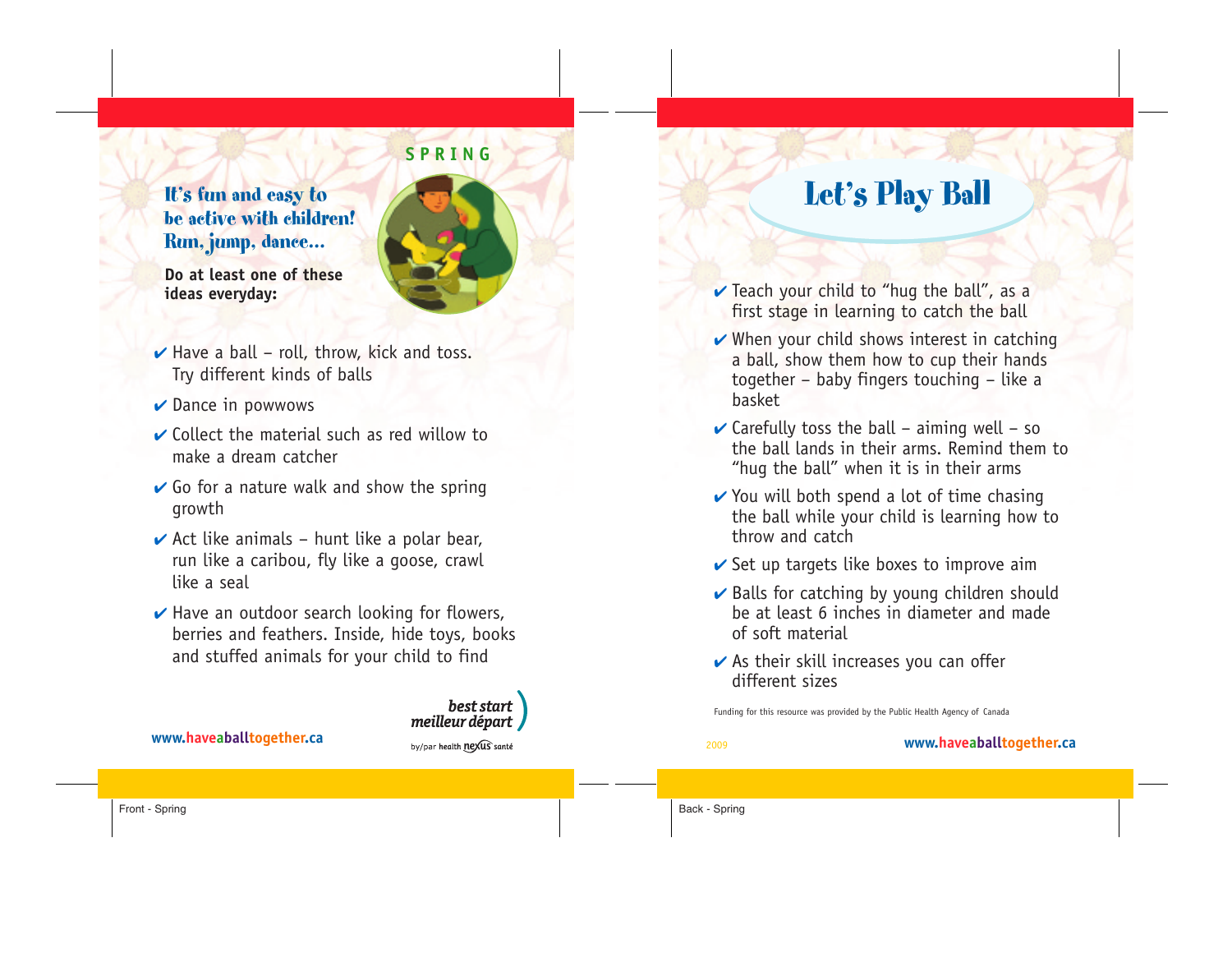#### **SUMMER**

It's fun and easy to be active with children! Run, jump, dance…



best start

**Do at least one of these ideas everyday:**

- **↓** Go for a nature walk to check how the plants/trees are growing
- **✔** Look for birds, animals and teach them their names in own language and have children act out what they saw
- **✓** Set up an obstacle course using couch cushions for your child to crawl over/under
- **✔** Have your child walk instead of riding in the shopping cart
- **✔** Blow bubbles, chase and pop them
- **✔** Look for stones, rocks and paint them on a rainy day
- **✔** Have your child try to score a goal while you act as the goalie



- 1 Use a blanket or sheet and ask your child to grab hold of an edge
- 2 Start with something like a cotton ball on the towel and then change to a pair of socks, a stuffed toy or a foam ball
- **3** Teach your child different ways to hold the edges (grip with fist on top, or underneath)
- 4 Show your child different ways to lift the chute... full arm's length, rippling wrist action, or hands in front of chest to over head

Funding for this resource was provided by the Public Health Agency of Canada

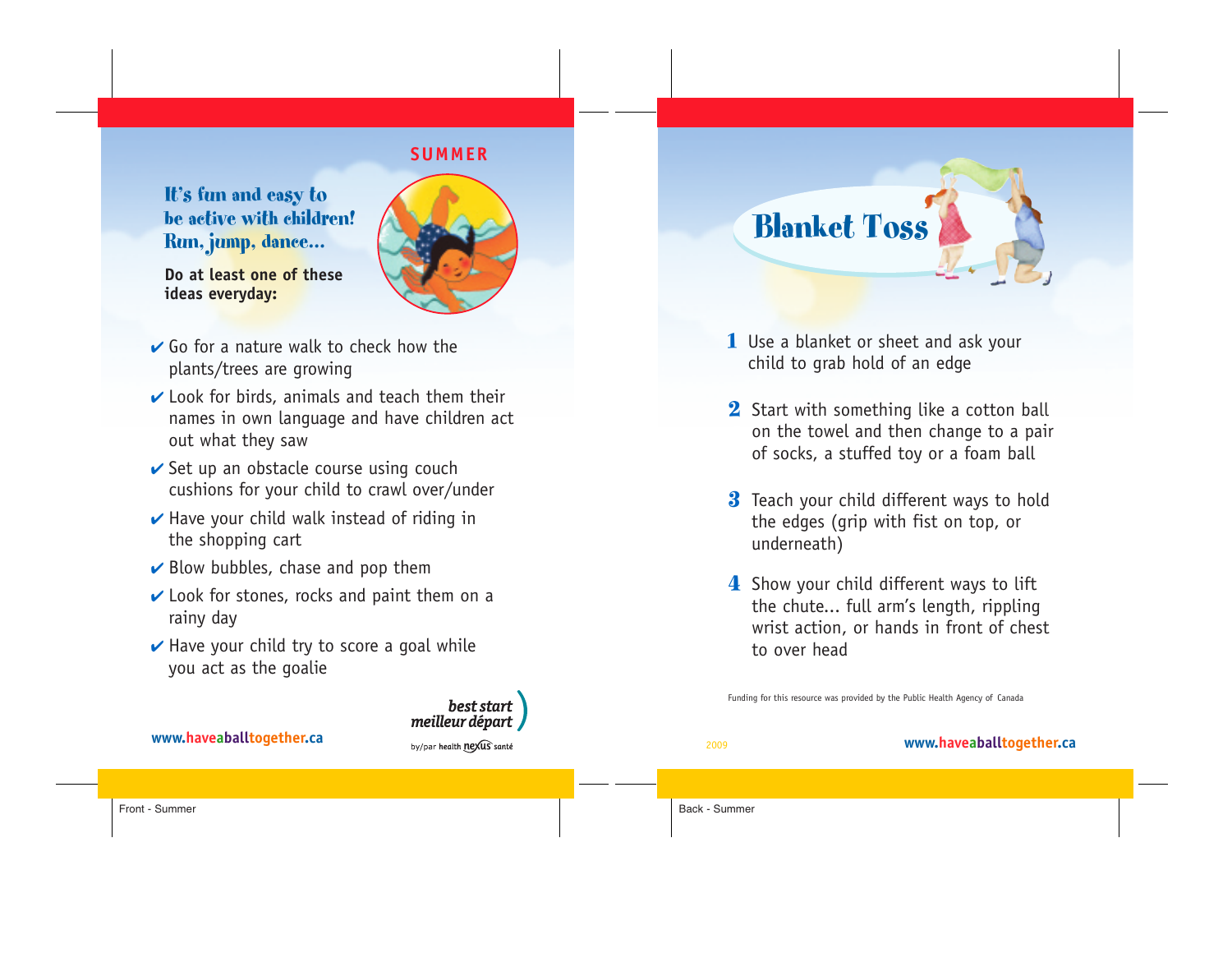### It's fun and easy to be active with children! Run, jump, dance…



best start

**Do at least one of these ideas everyday:**

- **★** Rake the leaves and jump in the pile
- **✔** Spread some blankets on the floor and tumble, roll and balance
- **↓** Go for a nature walk to collect red, yellow and green leaves and make a collage
- **►** Have children pick vegetables or berries with you
- **✔** Tell your child a traditional story, say the Aboriginal name of the animals and act out parts of the story together
- **✔** Have the children dance or drum to traditional music

## Over and Under

- 1 Lie on the floor while your child steps over you
- 2 Form a bridge using your hands and feet and they can crawl under you
- **3** Stand with your legs apart and ask your child to crawl through
- 4 Sit on the floor with your legs apart, have your child jump over one leg at a time
- 5 Remember to take turns!

Funding for this resource was provided by the Public Health Agency of Canada

meilleur départ **www.haveaballtogether.ca** by/par health nexus anté **www.haveaballtogether.ca** Front - Fall Back - Fall